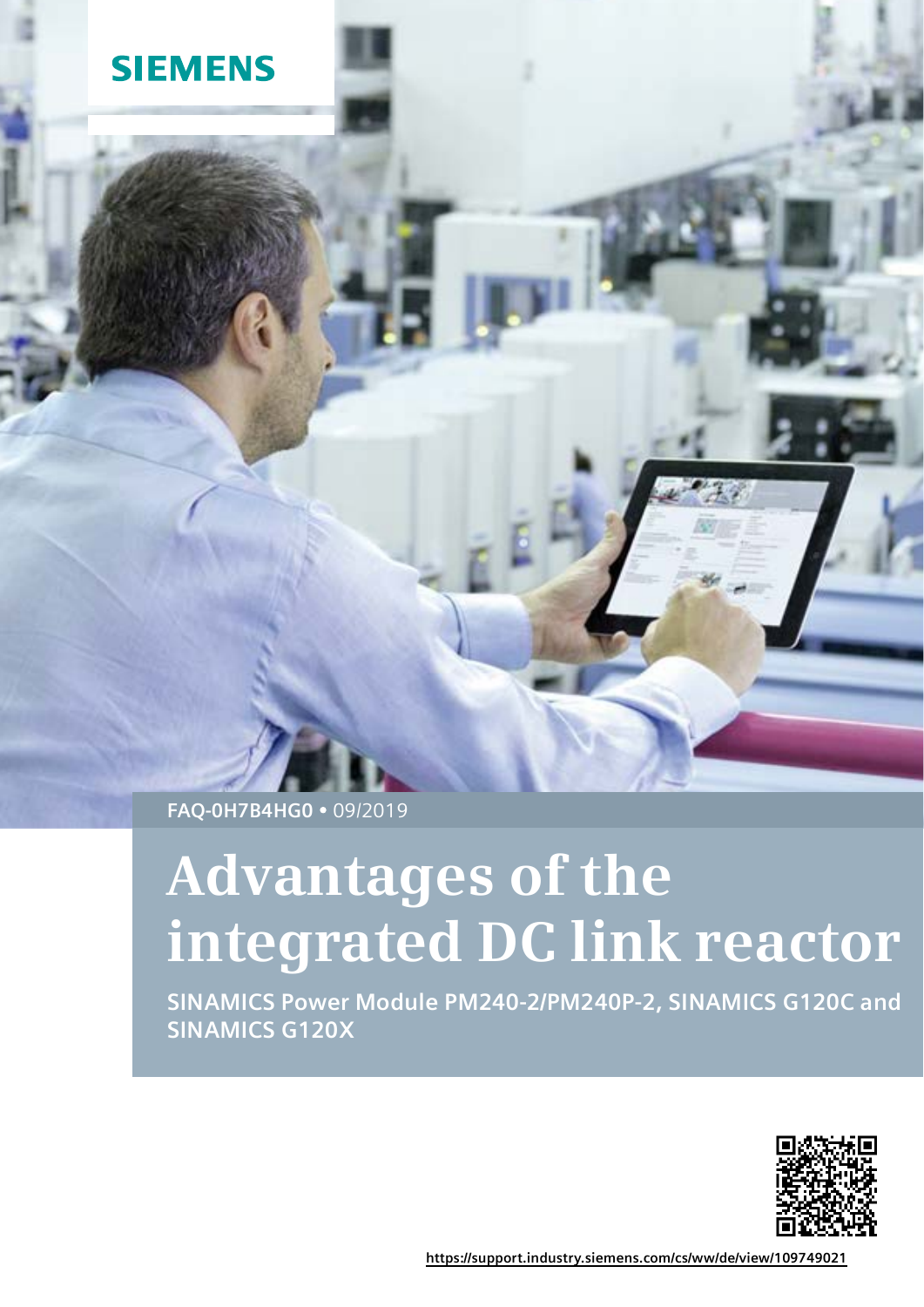This article originates from Siemens Industry Online Support. The terms of use specified there apply [\(www.siemens.com/terms\\_of\\_use\)](http://www.siemens.com/terms_of_use).

**Security informati on** Siemens provides products and solutions with industrial security functions that support the secure operation of plants, systems, machines and networks. In order to protect plants, systems, machines and networks against cyber threats, it is necessary to implement – and continuously maintain – a holistic, state-of-the-art industrial security concept. Siemens' products and solutions only form one element of such a concept. Customers are solely responsible for preventing unauthorized access to their plants, systems, machines, and networks. Such systems, machines and components should only be connected to an enterprise network or the internet if and to the extent such a connection is necessary and only when appropriate security measures (e.g. firewalls and network segmentation) are in place. Additionally, Siemens' guidance on appropriate security measures should be taken into account. For more information about Industrial Security, please visit [http://www.siemens.com/industrialsecurity.](http://www.siemens.com/industrialsecurity) Siemens products and solutions undergo continuous development to make them even more secure. Siemens strongly recommends to apply product updates as soon as available and to always use the latest product versions. Use of product versions that are no longer supported, and failure to apply latest updates may increase customer's exposure to cyber threats. To stay informed about product updates, subscribe to the Siemens Industrial Security

RSS Feed unde[r http://www.siemens.com/industrialsecurity.](http://www.siemens.com/industrialsecurity)

## **Table of contents**

| 1            |                                                        |  |  |
|--------------|--------------------------------------------------------|--|--|
|              | 1.1                                                    |  |  |
| $\mathbf{2}$ |                                                        |  |  |
|              | 2.1<br>$2.2^{\circ}$<br>2.2.1<br>2.2.2<br>2.2.3<br>2.3 |  |  |
| 3            |                                                        |  |  |
|              | 3.1<br>3.2<br>3.3<br>3.4<br>3.5<br>3.6<br>3.7<br>3.8   |  |  |
| 4            |                                                        |  |  |
|              | 4.1<br>4.2                                             |  |  |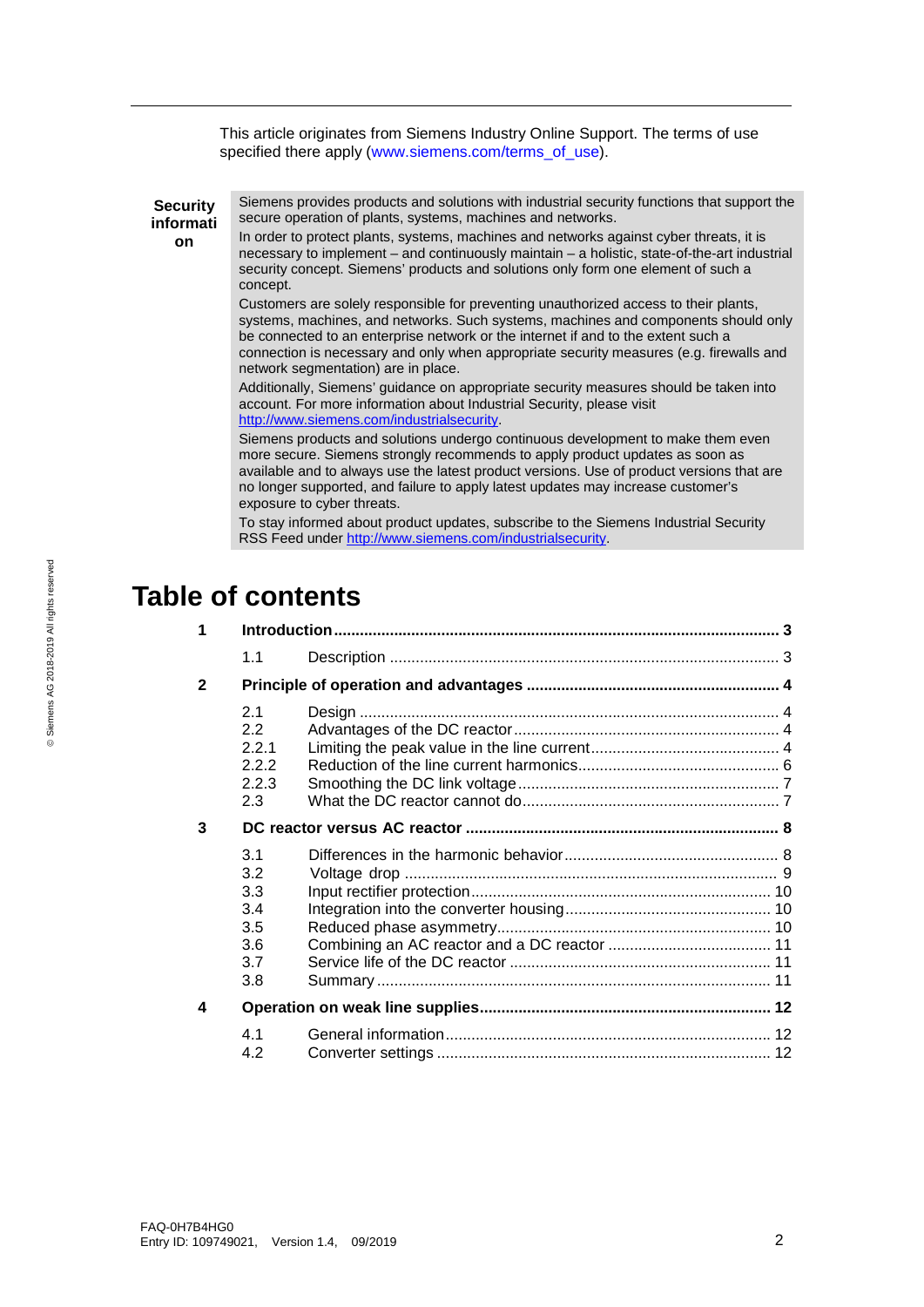## <span id="page-2-0"></span>**1 Introduction**

## <span id="page-2-1"></span>**1.1 Description**

The new PM240-2 Power Modules in FSD … FSG, PM240P-2 Power Modules, SINAMICS G120C frequency converters in FSD … FSF, as well as SINAMICS G120X frequency converters in FSA - FSG all have power units that are equipped with an integrated DC link reactor. This FAQ will explain the advantages of these DC link reactors as well as the differences to the AC reactors that were previously used.

For modular SINAMICS G120 frequency converters, this involves the PM240-2 Power Modules in frame sizes FSD … FSG.

| 3AC200  240V | FSD<br>FSE<br>FSE                      | 11kW  18.5kW<br>22kW  30kW<br>37kW  55kW                  |
|--------------|----------------------------------------|-----------------------------------------------------------|
| 3AC380  480V | FSD<br><b>FSE</b><br><b>FSE</b><br>FSG | 18.5kW  37kW<br>45kW  55kW<br>75kW  132kW<br>160kW  250kW |
| 3AC500  690V | FSD<br><b>FSE</b><br>FSE<br>FSG        | 11kW 37kW<br>45kW  55kW<br>75kW  132kW<br>160kW  250kW    |

For SINAMICS G120P frequency converters for pump and fan applications, it involves the PM240P-2 Power Modules in frame sizes FSD … FSF.

| 3AC380  480V FSD | 18.5kW  37kW    |
|------------------|-----------------|
| FSE              | 45kW  55kW      |
|                  | FSE 75kW  132kW |
| 3AC500  690V FSD | 11kW  37kW      |
| FSE              | 45kW  55kW      |
|                  | FSE 75kW  132kW |
|                  |                 |

For SINAMICS G120C frequency converters, it involves the devices, frame sizes FSD … FSF.

|  | 3AC380  480V FSD   18.5kW  45kW |
|--|---------------------------------|
|  | FSE 55kW                        |
|  | FSE 75kW  132kW                 |

For SINAMICS G120X frequency converters for infrastructure projects, from frame size FSA the power units are already equipped with an integrated DC link reactor.

| <b>FSA</b> | $0.75$ k $W$ 3k $W$ |
|------------|---------------------|
| <b>FSB</b> | 4kW  7.5kW          |
| <b>FSC</b> | 11kW  15kW          |
| FSD        | 18.5kW  37kW        |
| FSE        | 45kW  55kW          |
| FSE.       | 75kW  132kW         |
| <b>FSG</b> | 160kW  250kW        |
| FSD        | 3kW  37kW           |
| FSE        | 45kW  55kW          |
| <b>FSE</b> | 75kW  132kW         |
| FSG        | 160kW  250kW        |
|            |                     |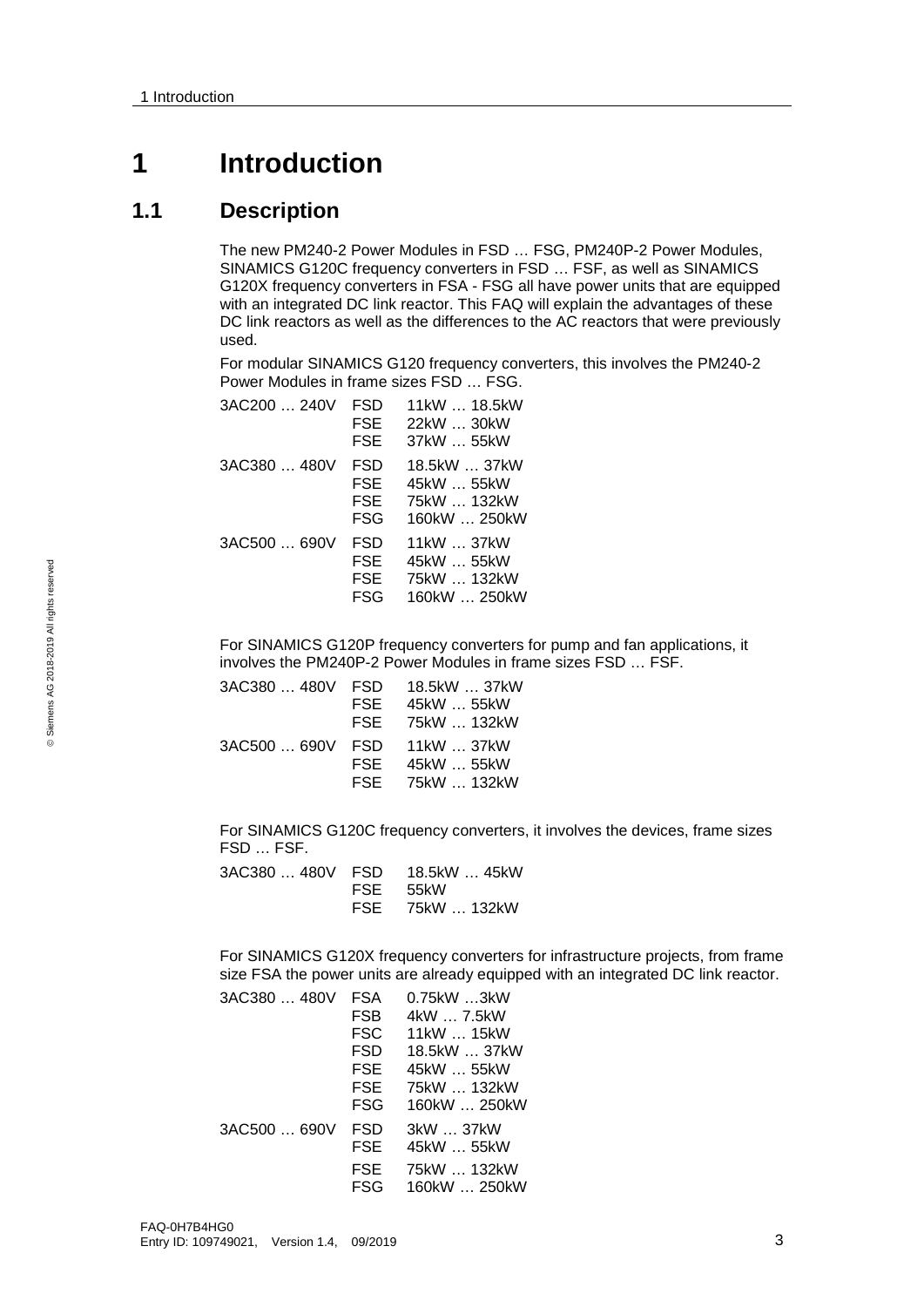## <span id="page-3-0"></span>**2 Principle of operation and advantages**

## <span id="page-3-1"></span>**2.1 Design**

As can be seen from Fig. 2-1, PM240-2 Power Modules in FSD … FSG, PM240P-2 Power Modules, SINAMICS G120C frequency converters in FSD … FSF and SINAMICS G120X, FSA to FSG have an LDC reactor integrated in the DC link; half of the inductance is in the positive arm of the DC link and the other half in the negative arm of the DC link.

Fig. 2-1Topology of the PM240-2 Power Modules in FSD … FSG, PM240P-2 Power Modules, SINAMICS G120C frequency converters in FSD … FSF and SINAMICS G120X frequency converters in FSA - FSG



## <span id="page-3-2"></span>**2.2 Advantages of the DC reactor**

The integrated DC link reactor LDC has several advantages:

- It limits the peak value in the converter line current
- It reduces line current harmonics
- It smooths the DC link voltage

#### <span id="page-3-3"></span>**2.2.1 Limiting the peak value in the line current**

Frequency converters with their input rectifiers represent non-linear loads connected to the line supply. The current is not sinusoidal; depending on the line stiffness, DC link capacitance and upstream line reactor/DC link reactor, waveforms are obtained with a sinusoidal fundamental and a varying harmonic content. A 6-pulse rectifier bridge with DC link capacitance to feed the inverter is shown in Fig. 2-2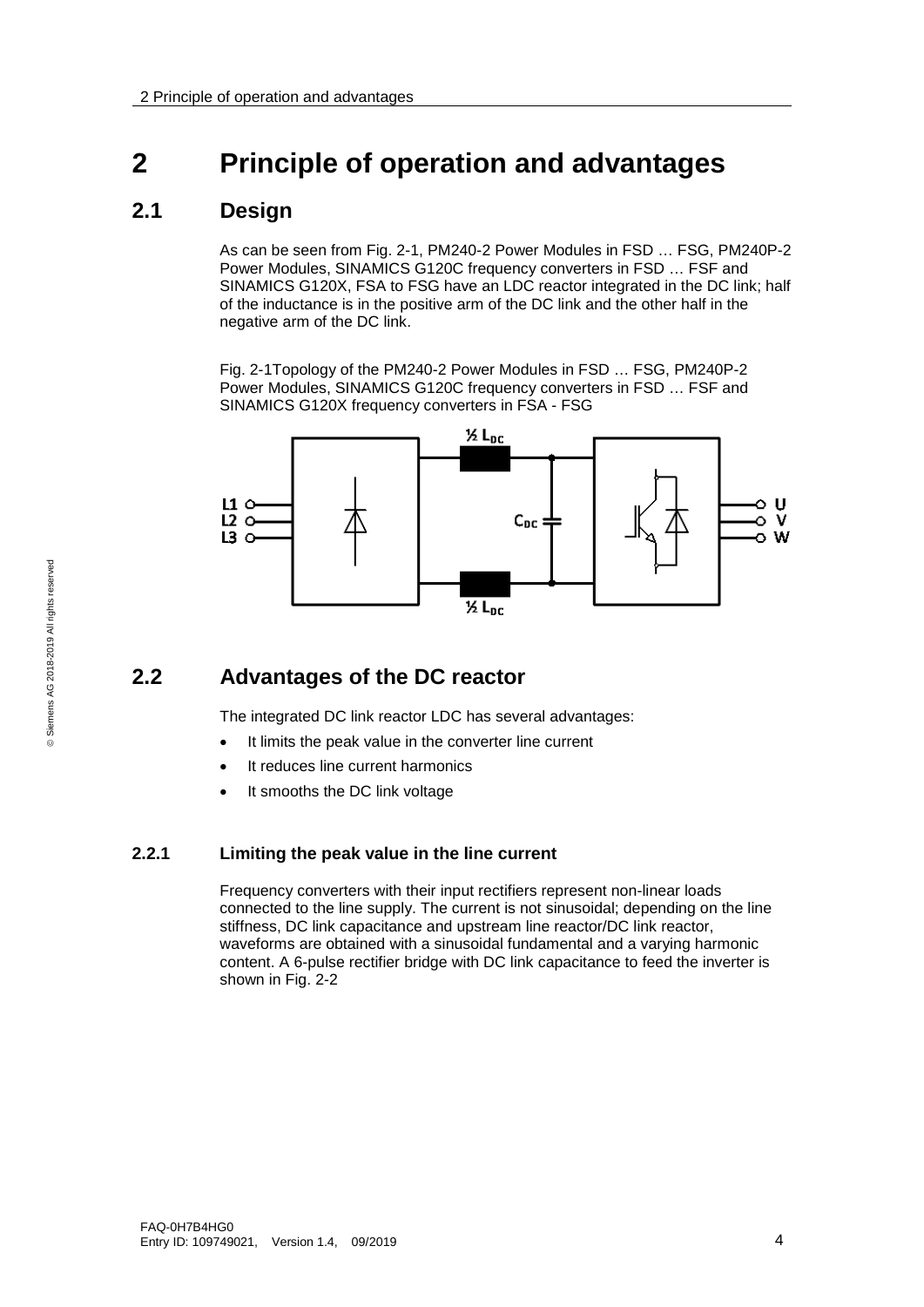

The following input current waveform is obtained for a line supply with short-circuit ratio RSC =  $100$ 



Fig. 2-3 Referred (per unit) input current without AC reactor/DC reactor

As can be seen from Fig. 2-3, the peak values of the input current represent up to 350% of the rated input current.

A reactor in the DC link delays the current rise and extends the current-conducting phase. This results in an almost square waveform, whose maximum peak value is 180% of the rated input current.



Fig. 2-4 6-pulse rectifier circuit with DC link capacitor and split DC link reactor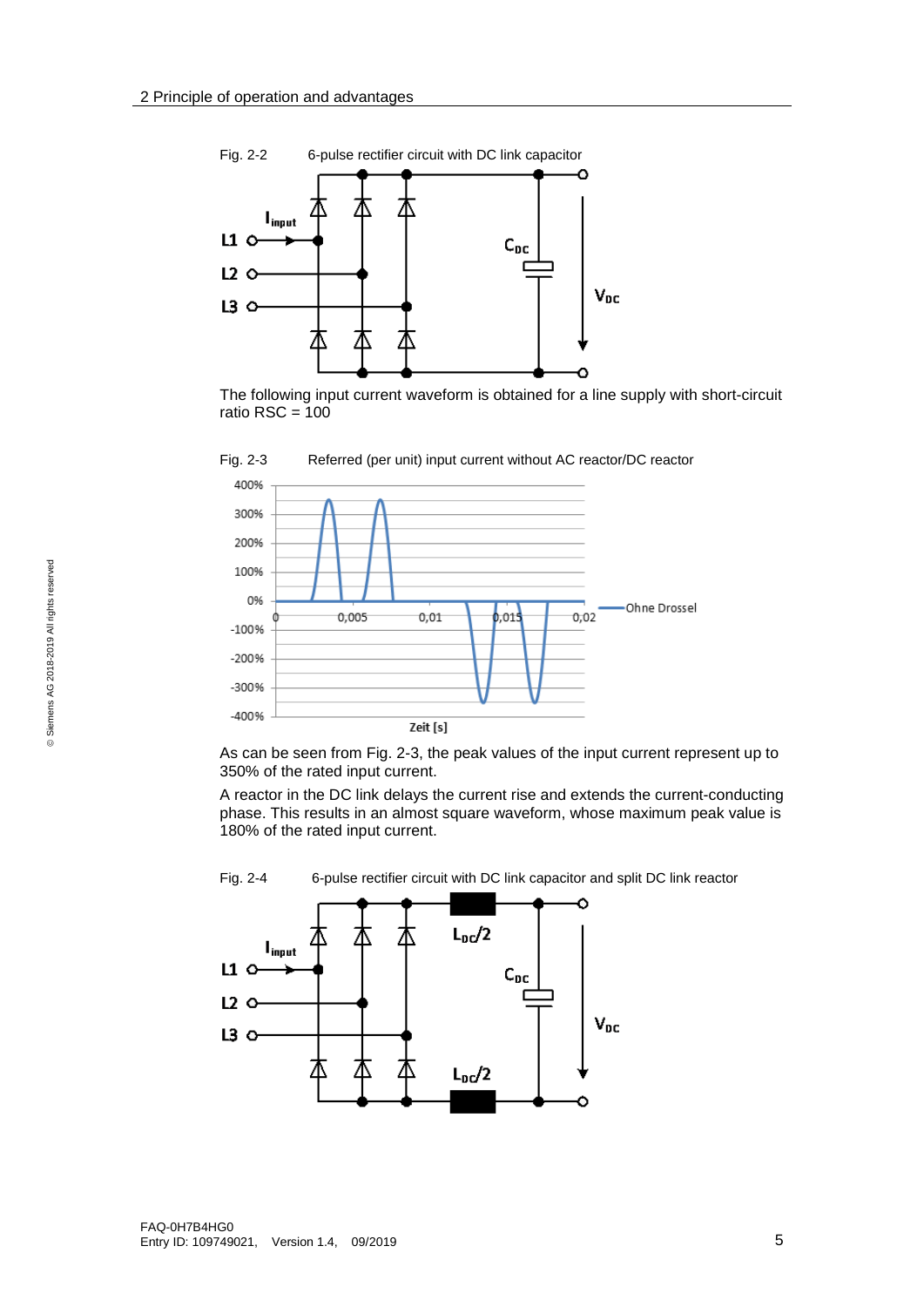

#### Fig. 2-5 Referred (per unit) input current with/without DC reactor

#### <span id="page-5-0"></span>**2.2.2 Reduction of the line current harmonics**

The different current waveform with and without DC reactor not only affects the peak current, but also the harmonics in the input current.



Fig. 2-6 Comparison of the harmonic currents and harmonic current characteristic values with and without DC reactor

When operating frequency converters on the public grid, EN 61000-3-12 Table 4 lists limit values for the individual harmonics, the total distortion THC/Iref and the weighted subharmonic current PWHC/Iref. Seen strictly, EN 61000-3-12 is only applicable for devices with rated currents extending from 16A up to 75A; however, according to EN 61800-3, higher-rating systems up to 100kVA can also be evaluated.

Without a DC reactor, harmonics in the range between the 5th and the 13th harmonic can reach a value significantly above the permissible limit values according to EN 61000-3-12, Table 4; the value for the total distortion THC/Iref also lies above the permissible limit value.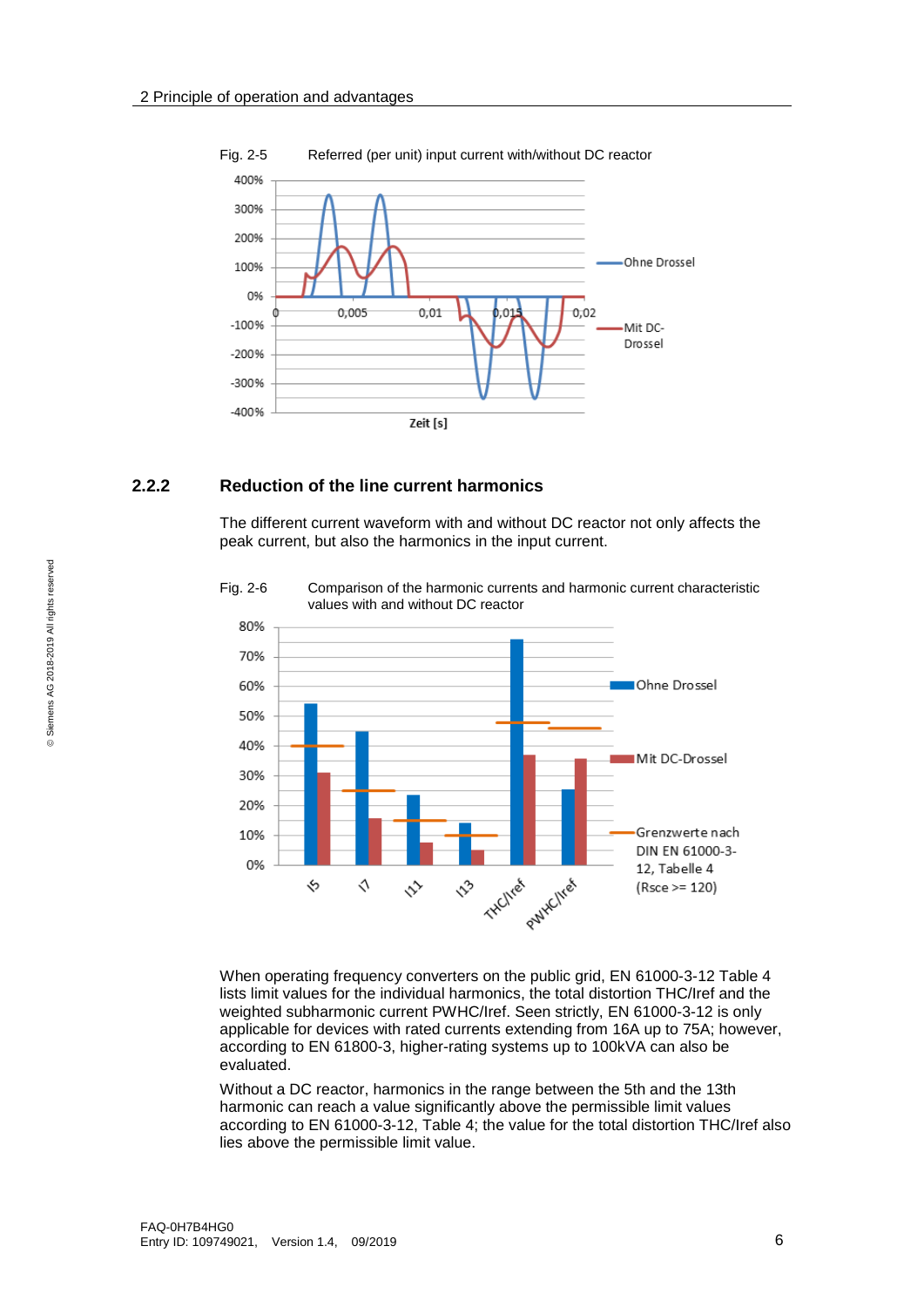By using a DC reactor, the individual harmonics are reduced to values below the limit values listed in EN61000-3-12, Table 4. The value for the referred (per unit) harmonic current THC/Iref also lies below the limit value. The value for the weighted partial harmonic current PWHC/Iref increases by 10%; however, it lies significantly below the permissible limit value. This increase is as a result of the fast increase of the input current, which results in significantly more harmonics in the range from the 14th to the 40th harmonic.

#### <span id="page-6-0"></span>**2.2.3 Smoothing the DC link voltage**

The DC link voltage with and without DC reactor, referred to an ideal DC link voltage of UDI = 1.35⋅Uline, is shown in Fig. 2-7. Without a DC link reactor, an rms value of 546V is obtained; however, the DC link voltage fluctuation with  $\pm$  5% is also more significant. By using the DC link reactor, the DC link rms voltage drops down to 534V; however, the DC link voltage fluctuation is now only  $\pm$  1.5%, which results in lower power semiconductor losses.



Fig. 2-7 DC link voltage referred to an ideal DC link voltage of  $U_{di} = 1.35 * U_{line}$ 

### <span id="page-6-1"></span>**2.3 What the DC reactor cannot do**

The DC reactor is not a substitute for an output reactor; i.e. it is not responsible in ensuring that longer cable lengths can be used with the new Power Modules without using an output reactor. The only reason for this (longer cable lengths) is that higher-rating IGBTs are used. Output reactors must still be used for cables longer than 200m shielded for FSD and FSE – or 300m shielded for FSF and FSG.

Further, the DC reactor does not reduce the current rate of rise at the motor winding; i.e. du/dt filters must be used if the motor winding is not capable of converter operation.

Compliance with the limit values for cable-conducted interference voltages and field-emitted interference according to Category C2 of EN 61800-3 for a cable length of 150 meters is as a result of the improved line filter.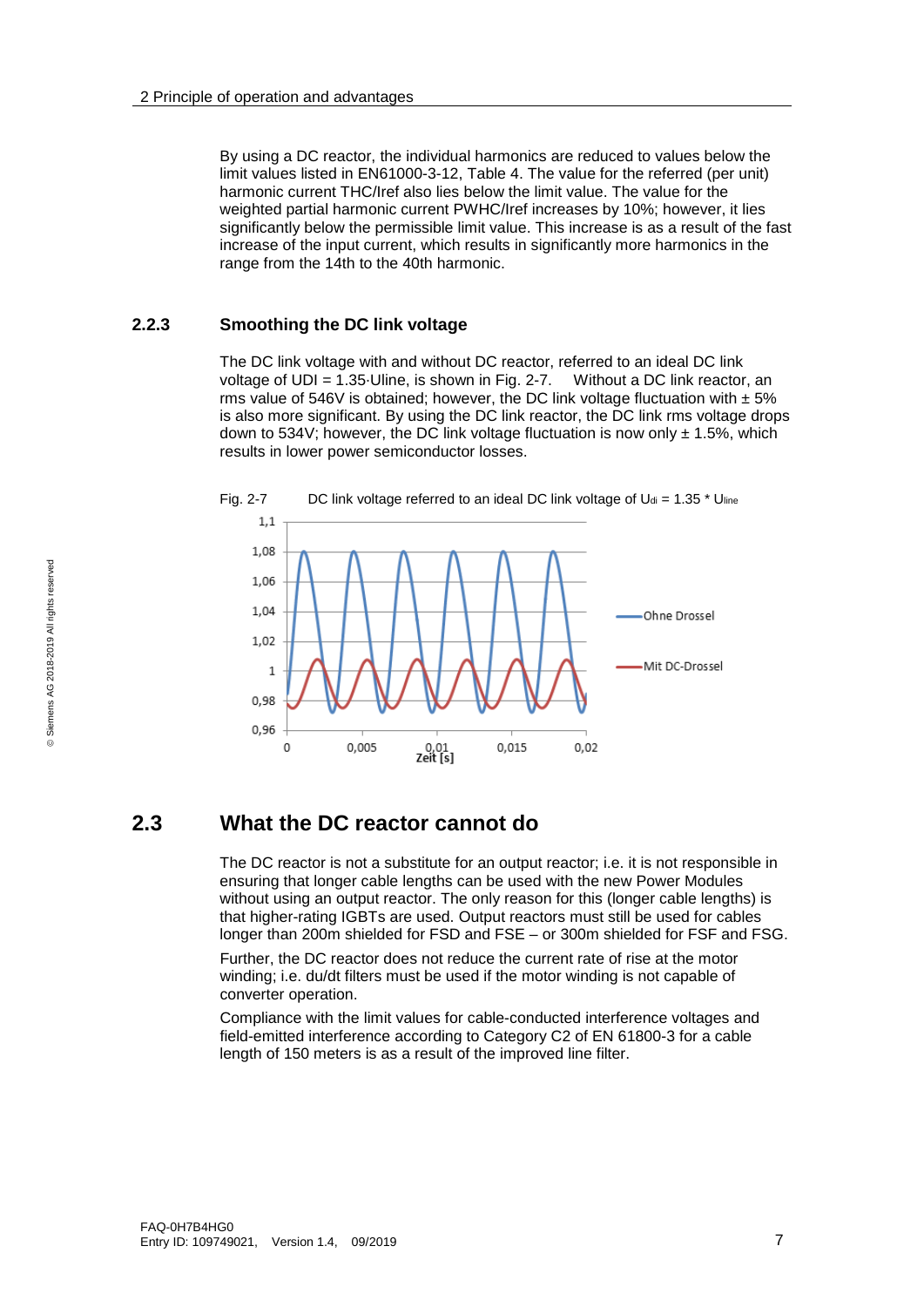## <span id="page-7-0"></span>**3 DC reactor versus AC reactor**

In the previous generation of frequency converters, such as MICROMASTER, MASTERDRIVES and also SINAMICS, only AC reactors were used on the line side of the frequency converters. The differences between the two reactor concepts, as well as the advantages and disadvantages, will now be subsequently described.

## <span id="page-7-1"></span>**3.1 Differences in the harmonic behavior**

The difference in the characteristic of the input current between the DC reactor and a 2% AC reactor, as was previously available in the PM240/PM240-2 program, is shown in Fig. 3-1. The DC reactor has a lower peak current value and also lower harmonic values than the 2% AC reactor. Only the value for the weighted partial harmonic current PWHC/Iref increases by 13%; however, it lies significantly below the permissible limit value. This increase is as a result of the fast increase of the current characteristic, which results in significantly more harmonics in the range from the 14th to the 40th harmonic.



Regarding the harmonic behavior, the DC reactor behaves just like an AC reactor with 3%; i.e. for applications where a 3% AC reactor is specified, in addition to the existing DC reactor, an additional AC reactor is not required.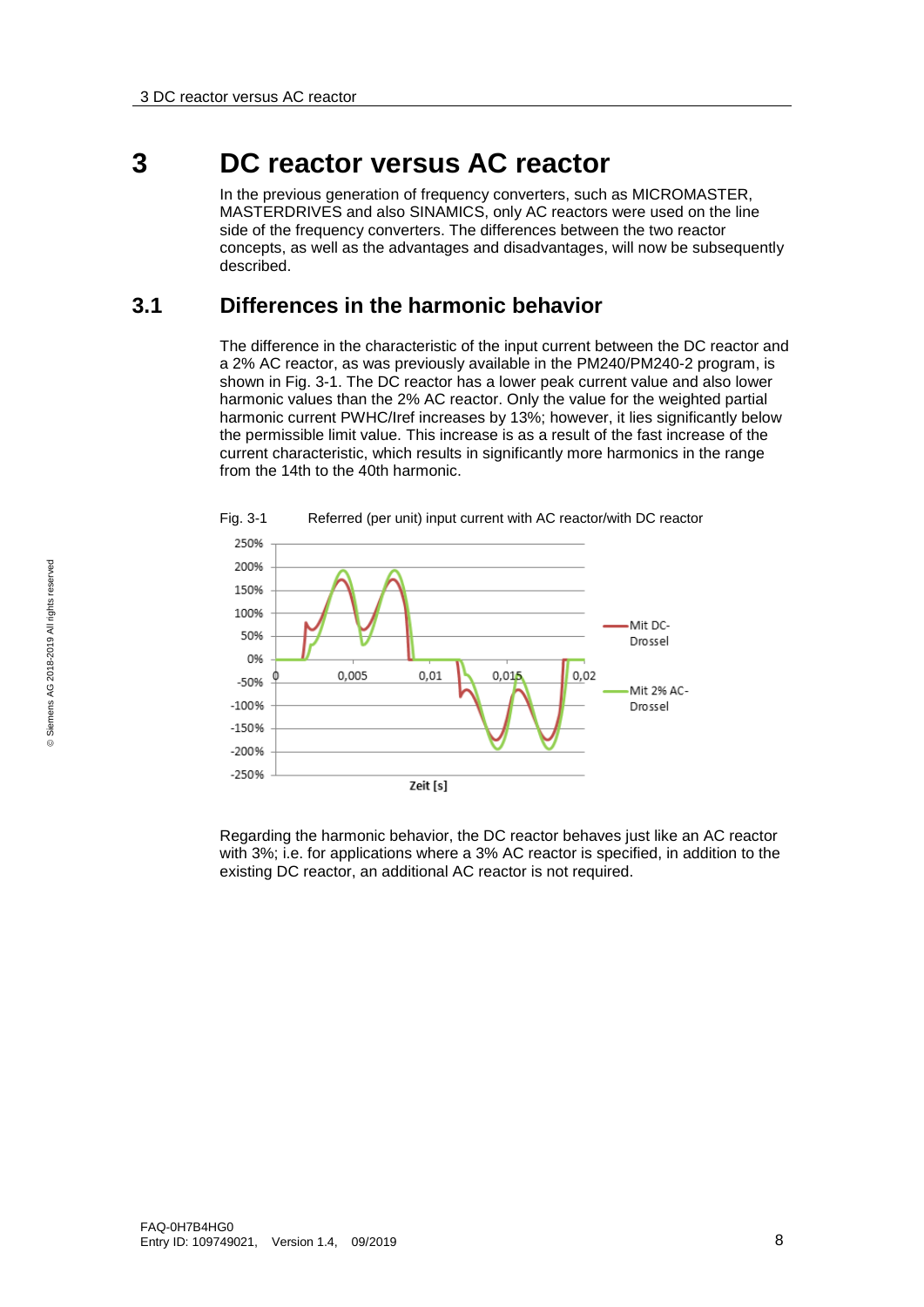

Fig. 3-2 Comparison of the harmonic currents and harmonic current characteristic values without reactor, with AC reactor and with DC reactor

## <span id="page-8-0"></span>**3.2 Voltage drop**

With 2%, the voltage drop of an AC reactor is higher than the voltage drop of the integrated DC reactor. This means that the DC link rms voltage is only 526V compared to 534V with the DC reactor. As a consequence, the DC reactor has the advantage that the inverter output voltage increases from 95% to 96%.



Fig. 3-3 DC link voltage referred to the ideal DC link voltage  $U_{di} = 1.35 * U_{line}$  with AC reactor and DC reactor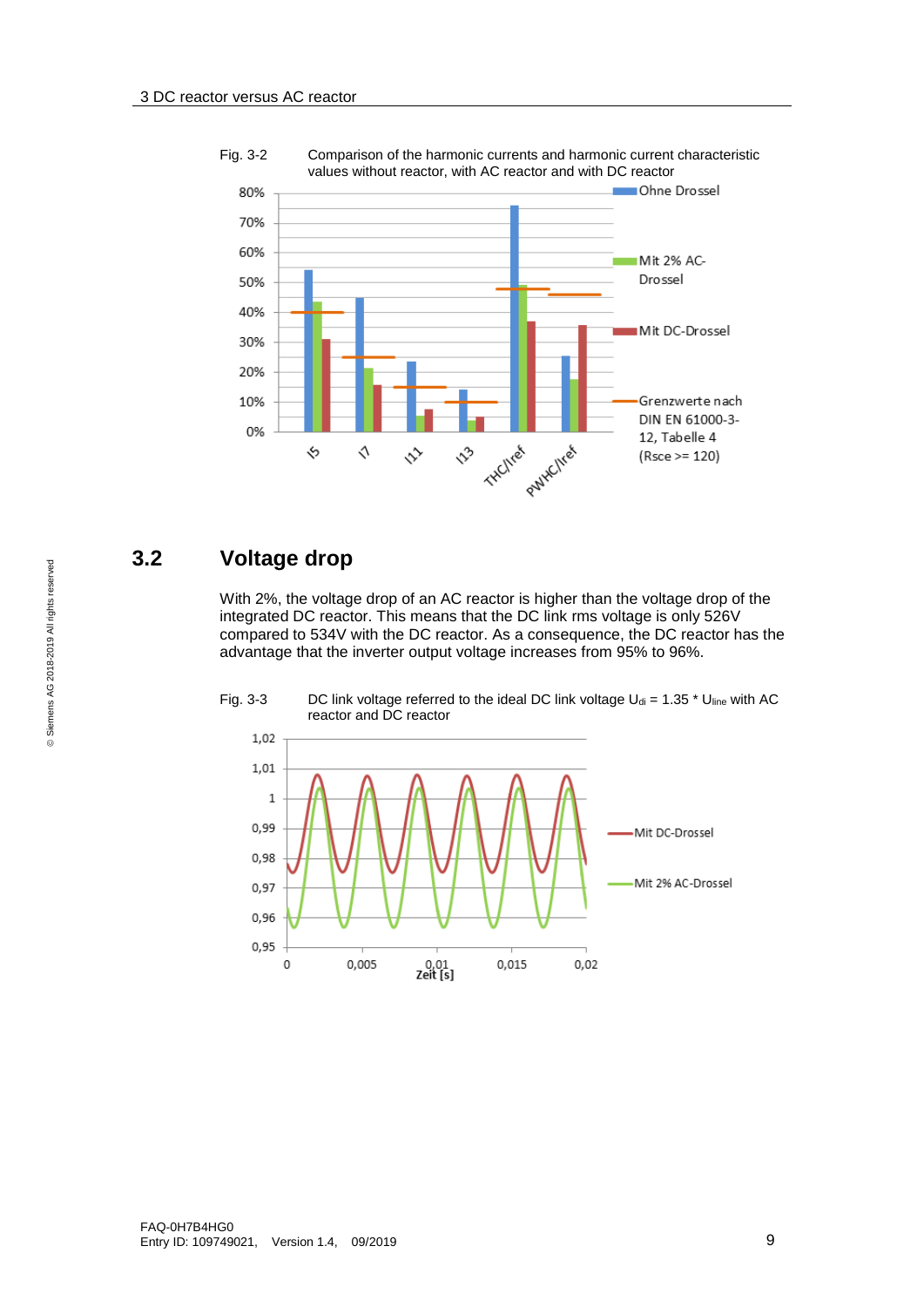#### <span id="page-9-0"></span>**3.3 Input rectifier protection**

AC reactors were previously used to protect the rectifier with respect to overvoltages due to transient switching operations and commutation dips resulting from converter operation.

PM240-2 Power Modules in FSD … FSG, PM240P-2 Power Modules, SINAMICS G120C frequency converters in FSD … FSF and SINAMICS G120X frequency converters in FSA ... FSG are designed to be directly connected to the line supply. As guide value for the noise/interference immunity, the requirements laid down in standard EN 61800-3:12.2004 and test standard EN 60146-1-1:2010 should be applied. According to EN 61800-3, the Power Modules are immune to noise and interference according to Category C3, which means:

Interference immunity with respect to harmonics according to IEC 61000-2-4 Class 3 with a level of 12%, assumption criterion A

Interference immunity with respect to individual harmonics according to IEC 61000- 2-4 Class 3, assumption criterion A

Interference immunity with respect to commutation dips according to IEC 60146-1- 1 Class B, level with depth = 40 %, overall area =  $250$  % in % degrees, assumption criterion A

Voltage deviations (>60s) IEC 61000-2-4 Class 2, assumption criterion A

Voltage dips and brief interruptions according to IEC 61000-4-11/ IEC 61000-4-34, assumption criterion C

Further, the Power Module input rectifiers have been upgraded so that they can be directly connected to the line supply:

- The rectifier modules have a higher voltage strength when compared to the predecessor devices. For the 400 V devices, the voltage strength is now 1.6kV instead of 1.2kV, for the 690V devices, 2.2kV instead of 1.8kV.
- Varistors and capacitors are used as protection against transient overvoltages (surge voltages).

## <span id="page-9-1"></span>**3.4 Integration into the converter housing**

The DC reactor can be installed in the converter housing in a relatively spacesaving fashion. This is because it only has a few connections when compared to an AC reactor, which has connections for the three phases. However, you must take into account that the integrated DC reactor increases the converter weight.

## <span id="page-9-2"></span>**3.5 Reduced phase asymmetry**

An AC reactor has the advantage that it can reduce the asymmetry of the current phases in the input current. A DC reactor cannot be used to compensate this asymmetry.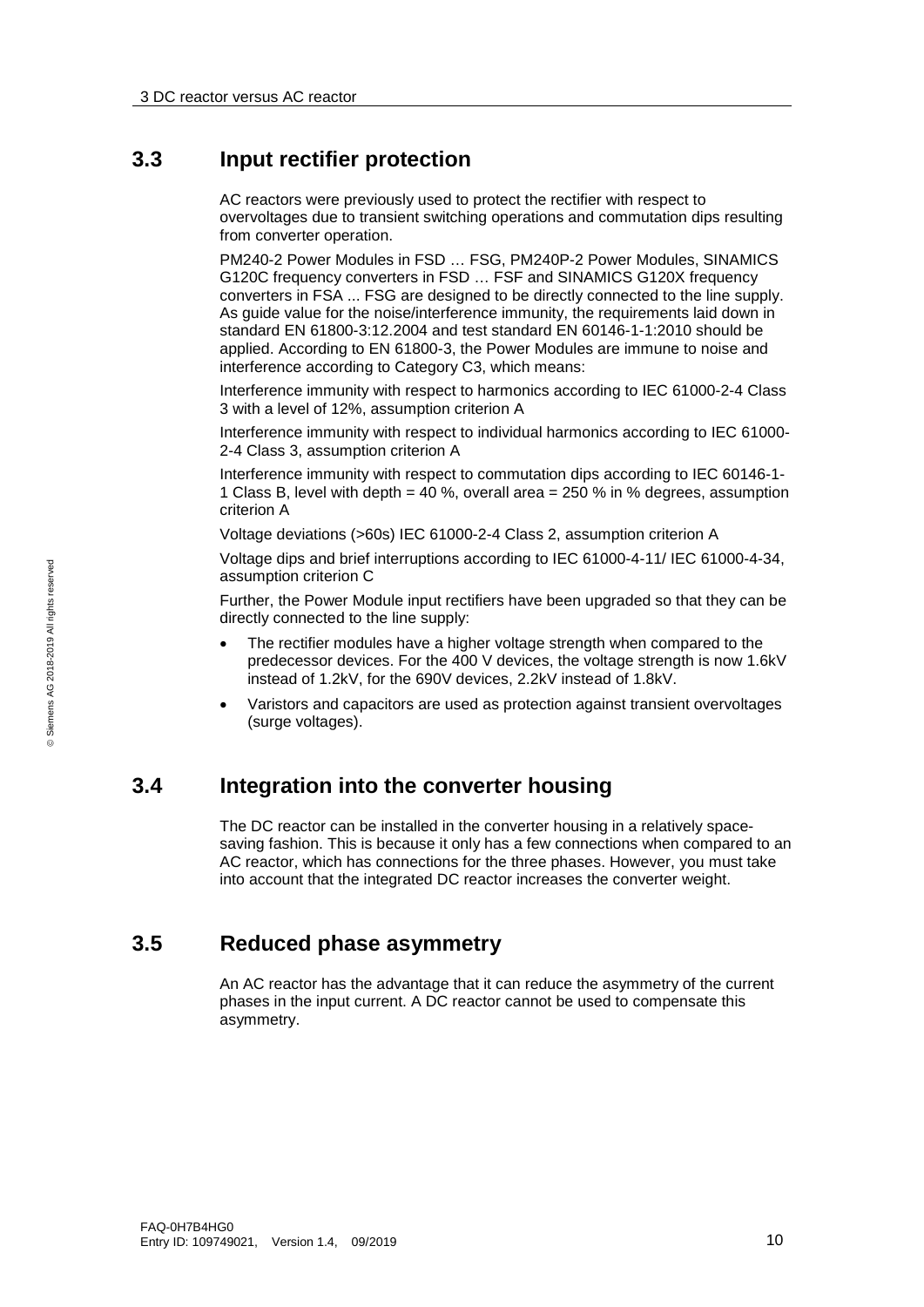## <span id="page-10-0"></span>**3.6 Combining an AC reactor and a DC reactor**

For requirements relating to low harmonics, using a line reactor with 5%, you can add an additional 2% AC reactor to the Power Module equipped with a DC reactor (comparable with a 3% AC reactor). However, it is important that the line inductance does not become too high as a result (see Chapter 4).

## <span id="page-10-1"></span>**3.7 Service life of the DC reactor**

An identical service life as for the predecessor series was a criterion when it came to designing and dimensioning the PM240-2 Power Modules in FSD … FSG, PM240P-2 Power Modules, SINAMICS G120C frequency converters in FSD … FSF and SINAMICS G120X frequency converters in FSA ... FSG. The DC link was appropriately dimensioned. As a consequence, PM240-2 Power Modules in FSD … FSG, PM240P-2 Power Modules, SINAMICS G120C frequency converters in FSD … FSF and SINAMICS G120X frequency converters in FSA ... FSG do not have a shorter service life than the predecessor devices with AC reactor.

The DC reactors in the PM240-2 Power Modules in FSD … FSG, PM240P-2 Power Modules, SINAMICS G120C frequency converters in FSD … FSF and SINAMICS G120X frequency converters in FSA ... FSG are manufactured out of laminated sheet steel. The properties of sheet steel laminations do not deteriorate with age. As a consequence, the harmonic behavior of DC reactors does not diminish over time.

## <span id="page-10-2"></span>**3.8 Summary**

The advantages of the DC reactor include:

- 1. The DC reactor reduces the harmonics in the line current better than an AC reactor with 2%.
- 2. The voltage drop is lower than that of an AC reactor. Typically, a DC reactor has a voltage drop of 1% compared to a three-phase AC reactor with a voltage drop of 2% or even more. The difference is manifested in a higher inverter output voltage.
- 3. The lower input current has a positive impact when it comes to dimensioning cables and fuses. An additional line reactor does not have to be used for applications involving stiff line supplies (uk  $\leq 1\%$ ).

The disadvantages of the DC reactor include:

- 4. Higher converter weight.
- 5. No reduction in the phase asymmetry in the input current.